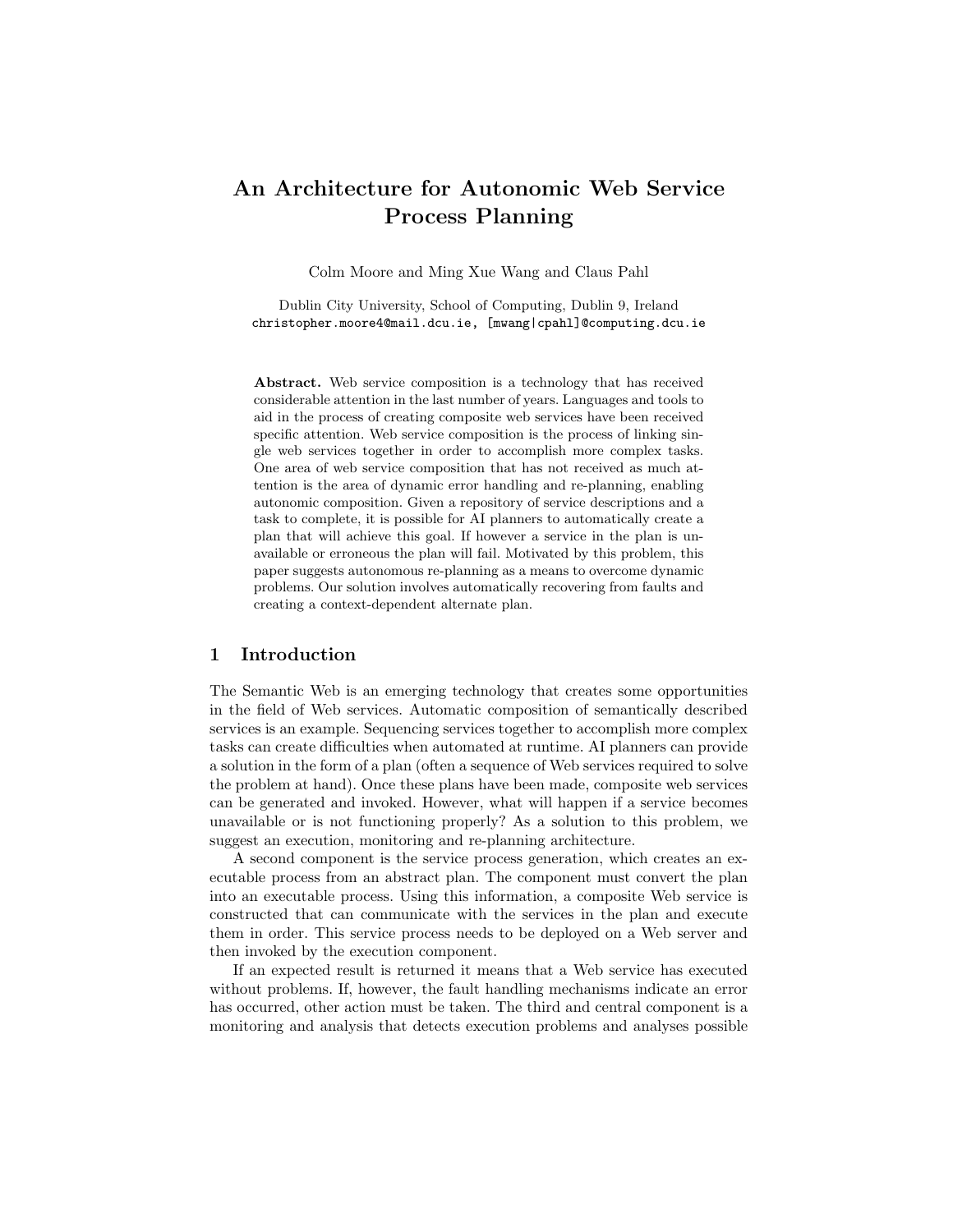remedies. Re-planning results in a new plan that contains alternate Web services that can also accomplish the same task. It is necessary for our program to get an alternate plan from the planner and start the execution process again.

A number of papers discuss the automation of service composition. McIlraith and Son [6] use the AI planner Golog [5]. Golog is a logic programming language based on the Situation Calculus, build on top of Prolog. Other planners, like hierarchical task network planners such as SHOP2, are based on the situation calculus. When composing Web services, high level generic planning templates (subplans) and complex goal can be represented by Golog. While these approaches can provide acceptable plans, this technology needs to be adapted to a dynamic environment. We have already identified two components of an architecture – process conversion and process monitoring and analysis – that can accomplish this integration.

An outline of the entire autonomic planning process follows in the Section 2 and introduce service composition, planners and process execution. Section 3 details the autonomous process planning. In Section 4, we introduce the overall system architecture, which is subsequently discussed in detail in terms of plan execution (Section 5) and monitoring and replanning (Section 6). We end with a discussion and some conclusions.

## 2 Dynamic Composition and Planning

In order to derive from Web service description an executable composite Web service automatically at runtime, a number of steps and transitions are required. Two central activities are plan generation based on abstract goals and service descriptions and plan conversion for execution through an execution engine.

#### 2.1 Service Composition and Process Planning

A crucial step is to create a plan from service descriptions. AI planners are tools that are used to determine a plan, which is composed of a series of actions, an initial state, a goal state and a set of possible actions. SHOP2 is a Hierarchical Task Network (HTN) planner. In HTN planners, each state of the world is represented as a set of atoms with actions corresponding to deterministic state changes [7]. The planning domain is represented by operators (tasks) and methods. The methods decompose a set of complex tasks into subtasks. The plan is a sequence of these tasks. In the case of Web service composition, services are represented as operations. Inputs and outputs of services are represented as preconditions and postconditions joined with other semantic information. The plan is a sequence to execute the services in order to achieve the predefined goal.

The first requirement is to define a goal or overall task that is required. The goal is the desired outcome from the system once it has finished executing. This goal will usually require a series of Web services executions and, most likely, a number of message transactions. For a simple example, the purchase of a book would require first the lookup of stock to make sure the book is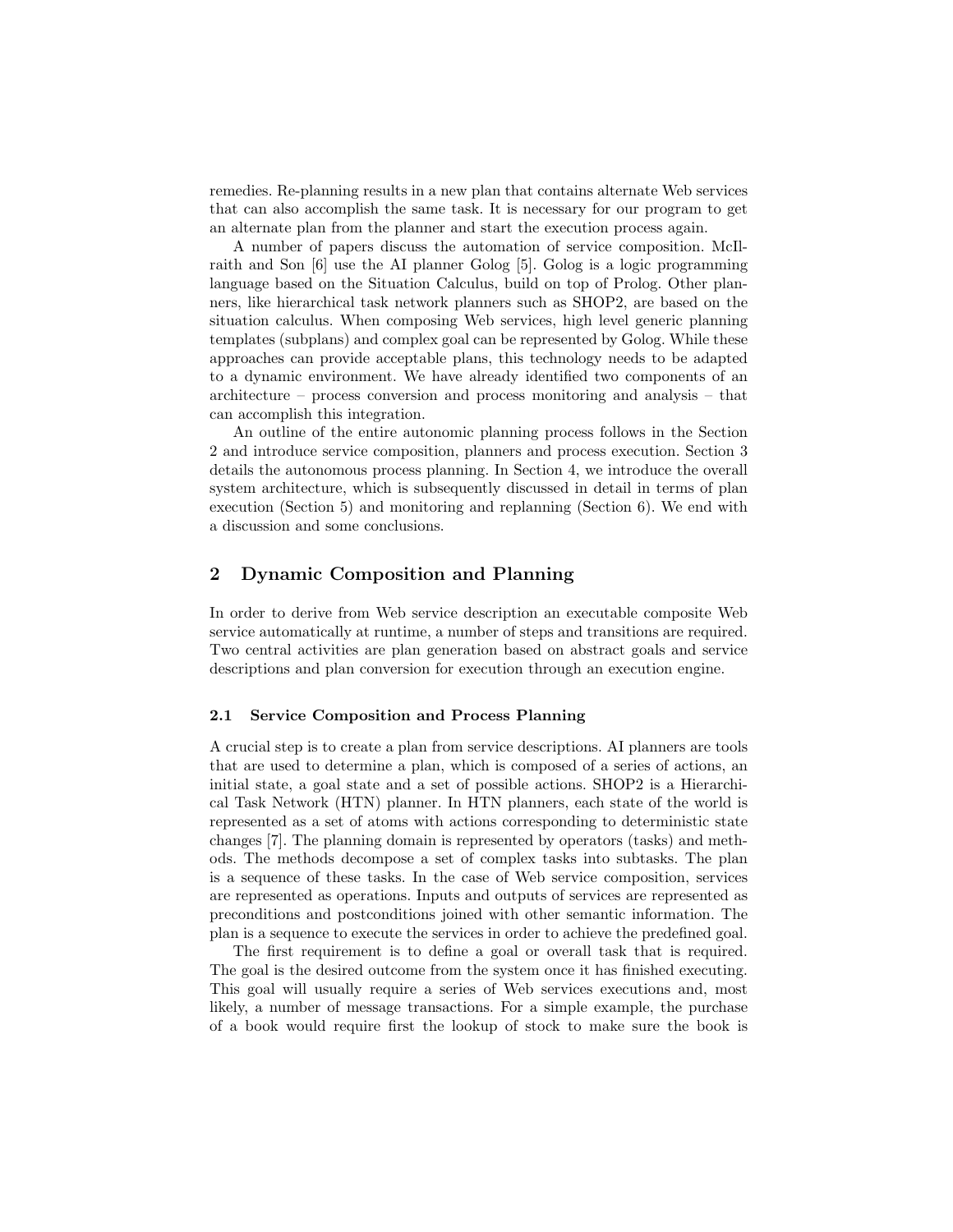available and then the credit transaction. The Web service information gathered will be automatically translated into an AI planner interpretable language from a knowledge-based language such as OWL-S or WSMO [1]. The converted file then contains service information (input/output, pre-/postconditions of operations). The plan is initially not in an executable format. WS-BPEL is a language that allows for the composition and invocation of Web services. WS-BPEL engines are composite service executors. WS-BPEL connects to WSDL directly and provides error handing mechanisms.

Problems can occur during the execution of these processes. Web services are often not reliable, which affects both the composition and execution activities. Web service can become unavailable for many reasons. If this happens between discovery and invocation, the goal becomes unachievable. Using error handling and re-planning it is possible to recover from problems.

#### 2.2 Web Service Composition

Web services are platform-independent Internet-accessible software components [10]. WSDL files describe the service and how to connect and interact with it. Web service composition is the linking of Web services to perform some new complex task. WS-BPEL (Business Process Execution Language) is an orchestration language used to define business processes based on Web services. It controls message passing and execution of the process. The message handling in WS-BPEL refers to WSDL to define how the incoming and outgoing messages are handled. WS-BPEL defines how the services can be scheduled and organized into an executable process that provides an integrated service [8]. WSDL files are defined as "partnerLinks" where their role in relation to the WS-BPEL file is determined.

## 3 Autonomous Service Process Planning

The purpose of this investigation is to address dynamic re-planning in Web service composition. This involves using the outlined technologies to actually build a system dynamically and automatically. This system must be capable of creating plans, converting them to a usable language and then executing them. In addition, the system must detect and handle errors from faulty Web services and then automatically create a new alternate plan. The context of the system determines the quality and consequence of errors.

#### 3.1 Service Description

We use a book search feature as our running example. Four OWL-S files describing four basic services define the service repository used here. There is service to find information on a book given a title, two alternative services that find the price of the book from an ISBN number and a service that converts the price from one currency to another. The goal of the problem is to get a price for a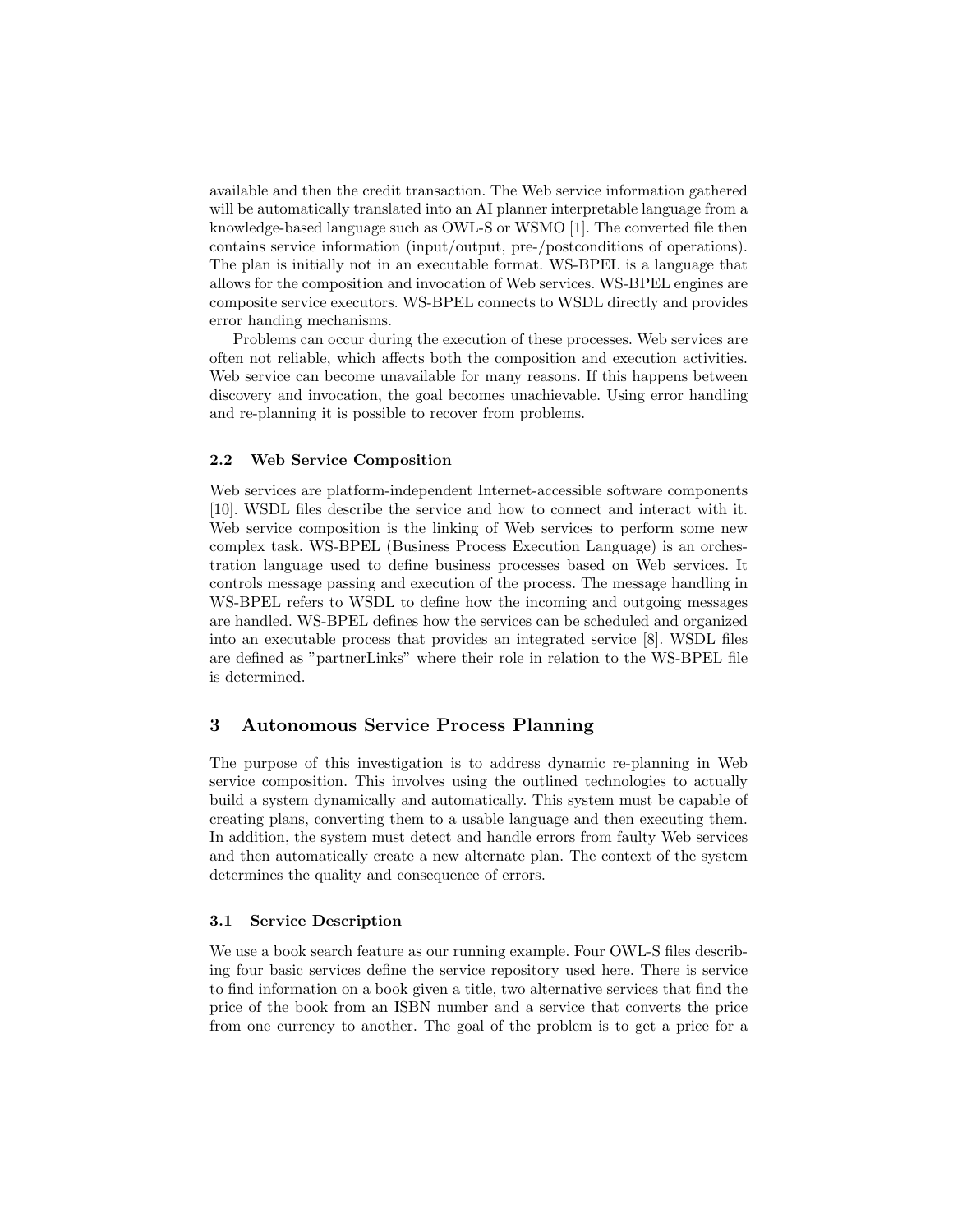

Fig. 1. Information Architecture

book in a given currency from the title of the book. We assume the four services as the result of a discovery activity.

```
<rdf:RDF xml:base="BookFinder.owl">
  <owl:Ontology rdf:about=""> ... </owl:Ontology>
 <!-- Service, Profile, and Process descriptions -->
   <process:AtomicProcess rdf:ID="BookFinderProcess">
    <service:describes rdf:resource="#BookFinder"/>
    <process:hasInput rdf:resource="#BookName"/>
    <process:hasOutput rdf:resource="#BookInfo"/>
  </process:AtomicProcess>
  <process:Input rdf:ID="BookName">
    <process:parameterType rdf:datatype="..">string</process:parameterType>
    <rdfs:label>Book Name</rdfs:label>
  </process:Input>
  <process:Output rdf:ID="BookInfo">
    <process:parameterType rdf:datatype="..">Book</process:parameterType>
    <rdfs:label>Book Info</rdfs:label>
  </process:Output>
  <!-- Grounding description -->
\langlerdf:RDF>
```
#### 3.2 Planning

A planner generates an execution plan based on a given planning domain and planning problem, see Fig. 1. In SHOP2, the planning domain is established by a set of operators and methods. The input and output of the services are represented as preconditions and postconditions, respectively. For example, the book lookup service requires a book title to function; for the operator this would have a precondition that requires a BookName element to be accessible.

SHOP2 operator definitions consist of different parts: preconditions, which guards the operator execution. A delete list for negative postconditions and a add list for positive postconditions.

```
(:operator (!BookFinderService)
```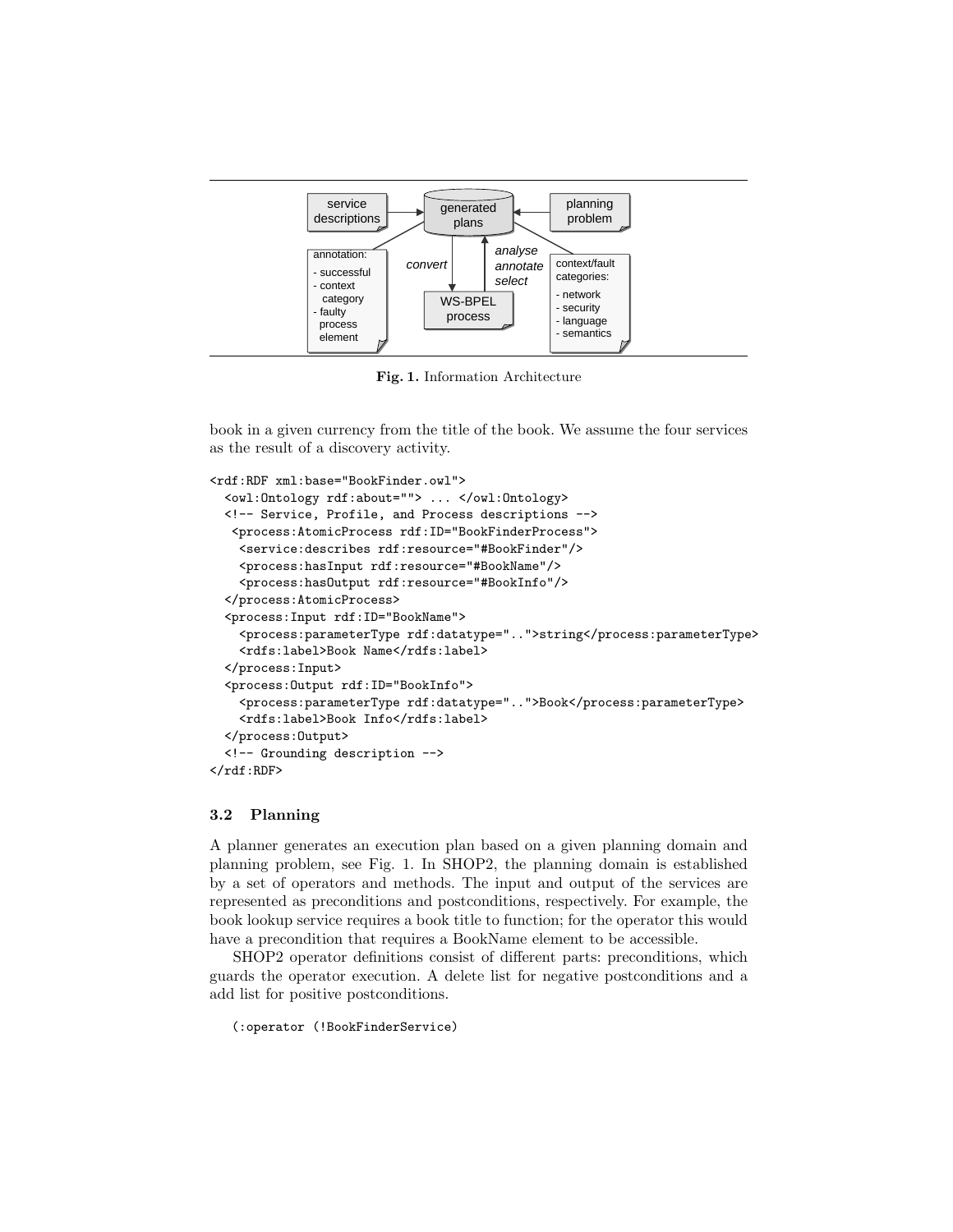|                  | ( (BookName ?bookName) ) |  | ; preconditions                                     |
|------------------|--------------------------|--|-----------------------------------------------------|
| $\left( \right)$ |                          |  | ; negative postconditions                           |
|                  |                          |  | ( (BookInfo bookInfo) ) ) ; positive postconditions |

This SHOP2 interpretable code shows the BookFinder operator. The precondition is that there is a book name available. There is nothing in its delete list and its add list contains BookInfo (information about the book). Once the operation is executed, the process will have the variable BookInfo available.

In addition to operators, planning methods define how composite tasks are decomposed. A simple method includes a precondition and the subtasks that need to be accomplished in order to accomplish the composite task.

```
(:method (GetBookPrice)
( (BookInfo ?bookInfo) (Currency ?currency) )
( (!BookFinderService) (!AmazonPriceService) (!CurrencyConverterService) )
```
If preconditions are satisfied, the method decomposes GetBookPrice into subtasks, composed of BookFinderService, AmazonPriceService and CurrencyConverterService. A second GetBookPrice method has a different ShopPriceService.

## 3.3 Goals and Plan Creation

In addition to the operator and method input files, a planning problem file is created that represents the goal of the plan. When the Java version of SHOP2 executes, it takes the two files and converts them to Java, which can subsequently be executed to attain the plan. As there are alternate services available that can implement identical functionality as defined in the methods, there can be multiple plans. In the example GetBookPrice, when book name and a desired currency format is available in the initial state, SHOP2 returns two separate and both equally valid plans for the book price conversion goal:

### Plan 1: BookFinderService; AmazonPriceService; CurrencyConverterService; Plan 2: BookFinderService; BNPriceService; CurrencyConverterService;

SHOP2 can create an indexed list of plans. Multiple plan generation is a central feature since it allows different alternative plans to be executed in case of failure without the need to re-start the planning itself. Plan 2 above is such an alternative. Differences between plans can be noted and future selection can be based on this. We create an index to a plan repository to enable efficient access.

## 4 An Execution, Monitoring and Planning Architecture

A monitoring system with two components is the backbone, see Fig. 2:

– The first component is an autonomous plan execution component. Its aims are: conversion of abstract plans into executable service processes, pre-execution preparation of the execution environment including service description and deployment files, but also context fault-handling determination in addition to plan conversion, execution of the process using a service process engine.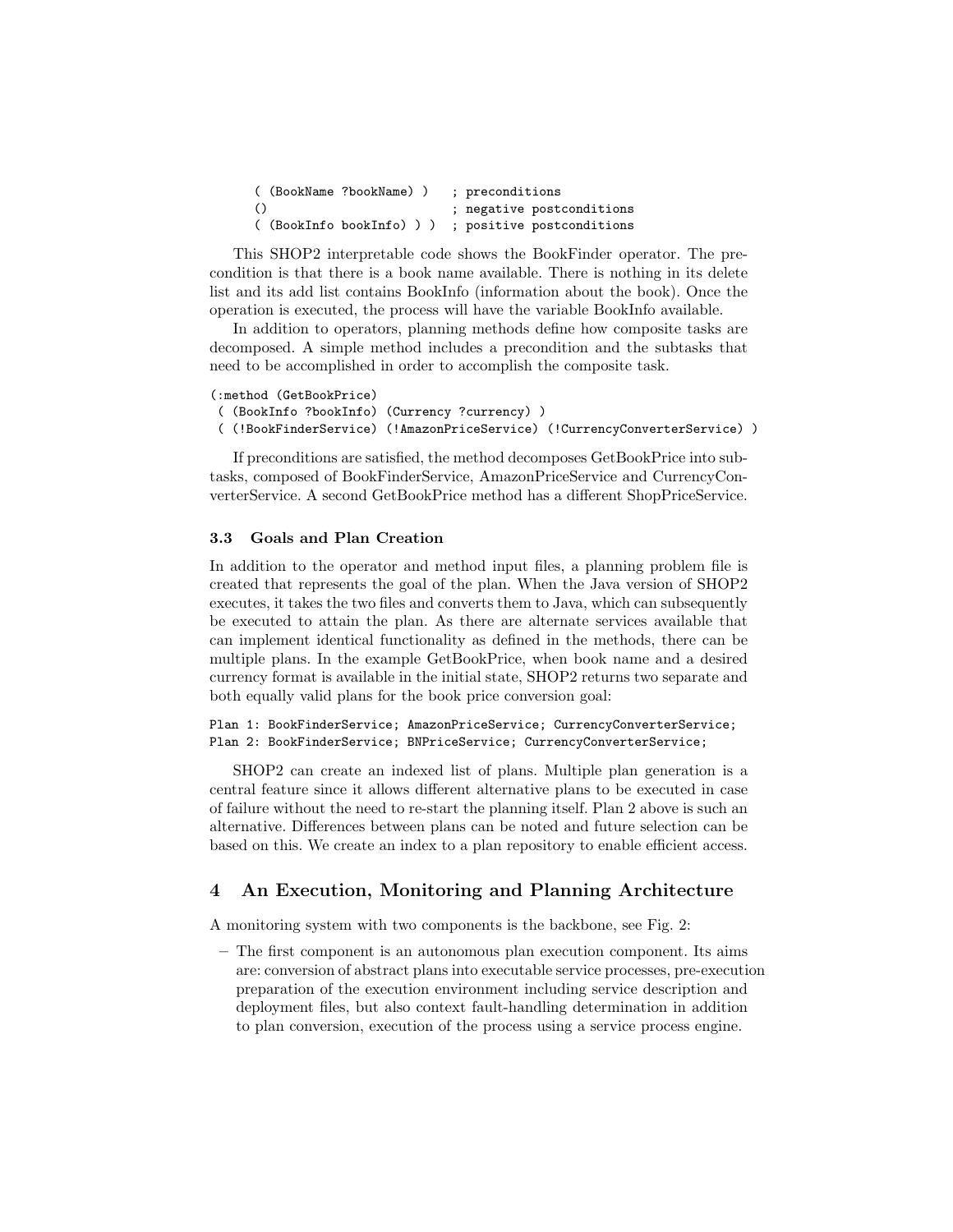

Fig. 2. System Architecture

– The second component is the context-dependent replanning component. Its objectives are: monitoring of process execution and fault capture, analysis of faults that have occurred during execution and determination of remedies (includes use of alternate existing plans or restart of planning process).

The necessary infrastructure consists of an execution engine at the core. The WS-BPEL execution engine that is used in this project is ActiveBPEL. It is an open source project written in Java. In terms of choice, the two most popular open source engines are Apaches ODE and ActiveBPEL. In terms of performance, the Apache engine has the advantage. ActiveBPEL however, provides excellent support for its engine, including many online guides and an actively monitored forum. In terms of the infrastructure, additionally Ant scripts add files to ActiveBPEL deployment folder. To simplify the integration of the planner into the architecture, the use of the Java version of SHOP2 called JSHOP2 is used instead of the Lisp version. The planner creates Java files to represent the problem/goal and the service description data.

## 5 Autonomous Plan Execution

### 5.1 Plan Conversion

Plan conversion involves two activities: conversion of the SHOP2 generated plan to a WS-BPEL representation and provision of input WSDL services and WS-BPEL deployment files for the BPEL engine. As part of the actual conversion of the plan into an executable process in WS-BPEL, a number of files need to be created. These are the WSDL files of the Web services that the plan requests to be invoked, the WSDL file of the generated WS-BPEL process and a number of deployment files, which are created by the WS-BPEL deployment tool.

## 5.2 Plan Execution

Plan execution – the second subcomponent – involves two activities: execution of WS-BPEL code and input OWL-S to XML parsing, which is done on the fly. As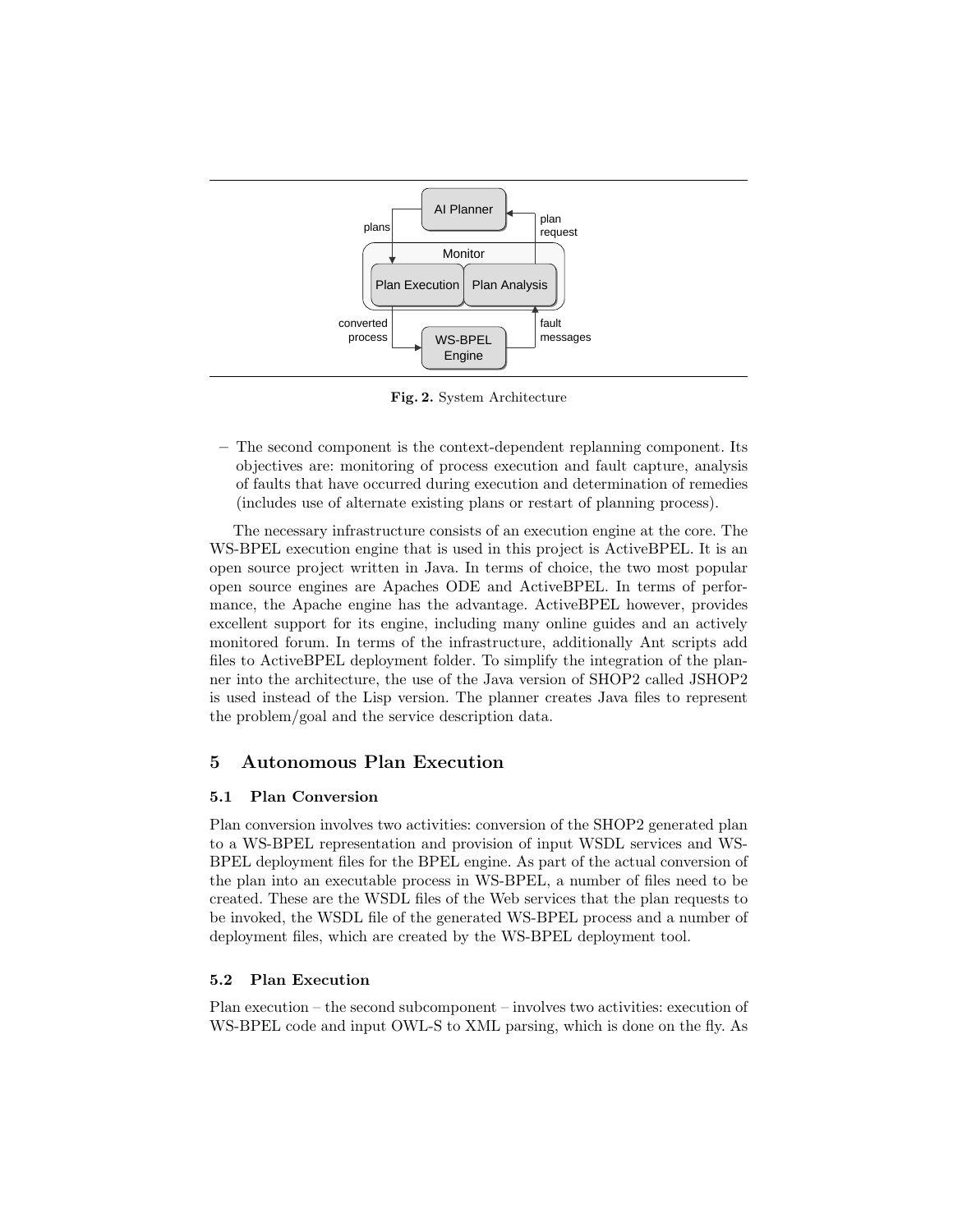the sample data originates from a number of OWL-S files, it is necessary to search through these to determine the location of the WSDL files which are needed for the WS-BPEL process, as WS-BPEL does not refer to OWL-S directly. This is done through XML parsing. Once the location is found, the WSDL file is analyzed and relevant information is selected. Information such as the how to connect, what message formats are needed, the names of services and others details are vital for the correct invocation of a service by the WS-BPEL process.

Creating the WS-BPEL file and its "partnerlink" WSDL file is done automatically. WS-BPEL files contain a number of sections which each have a particular role, sections such as partnerLinks, variables, faultHandlers and flow. These sections are made up individually and added to the file as they are required. Each section containing a template for standard layout in a section with relevant information simple is inserted as required. Information about Web service invocations is taken from the relevant WSDL file.

Here is a brief structural outline of the WS-BPEL specification:

```
<process>
   <partnerLinks>
      <partnerLink name="BookFinder"
                    partnerLinkType="print:FinderLink"
                    partnerRole="BookFinderProcess"/> ...
   </partnerLinks>
   <variables>
      <variable name="BookName" ... /> ...
   </variables>
   <flow>
      <invoke> partnerLink="BookFinder"
              operation="find" inputVariable="BookName" </invoke>
      <invoke> partnerLink="BookPriceCalc" ... </invoke>
      <invoke> partnerLink="PriceConvert" ... </invoke>
   \langle/flow>
<process>
```
Once WS-BPEL is created, it is deployed. Using the ActiveBPEL execution engine, deployment involves using Apache's Ant. This causes the files to be added to the ActiveBPEL's deployment folder and then deployed once it is noticed.

The deployed WS-BPEL service can be invoked from a manager component. Values are passed to the service; in our example the values would be the name of the book and information about the currencies needed. Once this invocation is made, the WS-BPEL process begins to execute its Web service references.

## 6 Monitoring and Context-dependent Replanning

#### 6.1 Fault Handling

A vital element of WS-BPEL is fault handling. This is important due to the possibility if failure, but essential to our context to achieve autonomy. Fault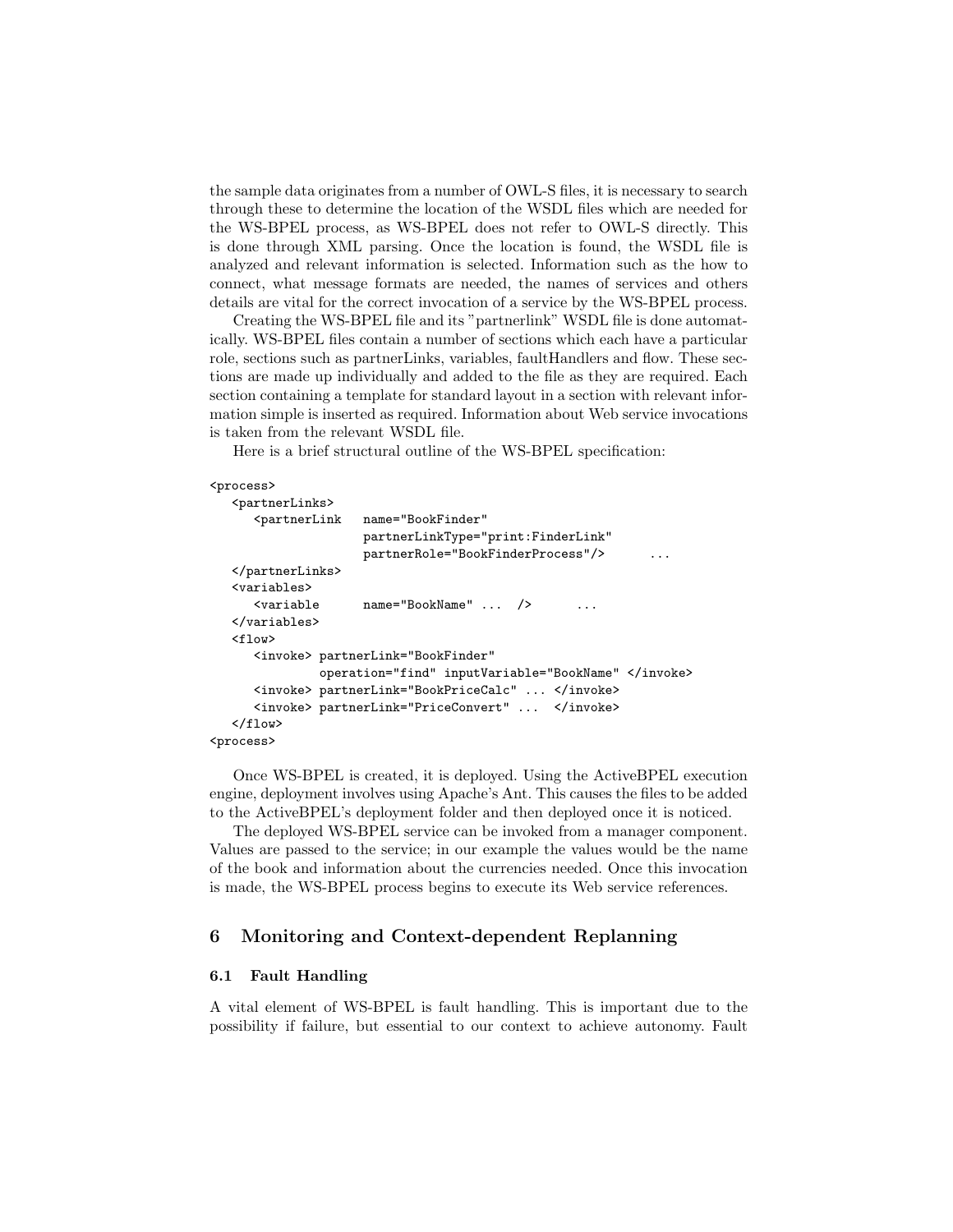handlers can be defined in WS-BPEL to handle the exceptions thrown when a process is executing. Adding handlers to the invocations of Web services allows us to catch a fault when it arises. When a fault occurs and fault handlers have been defined, we use handlers to determine remedies in order to achieve the overall execution goal. Technically, a reply message indicating the fault is send by the handler (part of the execution engine) to the monitor (a separate component).

#### 6.2 Context

In order to structure the failure handling aspect, possible failures are organised into context categories. The context notion refers here to execution environment factors that might impact the execution (and result in failure).

Context constraint violations need to be analysed and solutions determined. We distinguish for this implementation a number of (not necessarily exhaustive) context constraint violation categories:

- non-responsiveness of services: the service invoked does not respond
- security: a desired level of security cannot be achieved
- performance: the requested service cannot deliver efficiently enough

#### 6.3 Analysis

The analysis component determines the actions to be taken from a failure in order to achieve the overall goal. It carries out the following steps:

- analysis of context constraint violation: an initial configuration can indicate whether violations of constraints are acceptable,
- a short planning cycle is necessary if violations are not acceptable: the analysis component detects previously generated plans (using the plan index) that can be tried as a remedy.
- a full planning cycle is necessary if violations are not acceptable and previously generated plans are not suitable (or not available): an invocation of the planner with the original goal is necessary.

Clearly crucial here is the decision whether a a time-consuming replanning (and possible service discovery) is necessary or whether an existing alternative plan can be used. This decision is context- and state-dependent. We annotate the indexed plan repository as follows: successful plan completion rate (probability of successful execution), fault type and associated context category, faultgenerating plan/process elements. The plan annotation actually allows sets of fault type / process elements as a plan execution can cause different faults.

By distinguishing short- and full-cycle replanning, we achieve an improvement of planning performance; repeated generation of unsuccessful plans is avoided. The plan repository is updated (annotated unsuccessful ones) In the future, we aim to improve the annotation and analysis of unsuccessful plans. We plan to implement a learning technique that reliably allows to determine plans with a high degree of success from a plan repository. Clustering of faults/context categories and fault-causing elements is at the core of this endeavour. Our observation so far is that the success probability depends on the context category.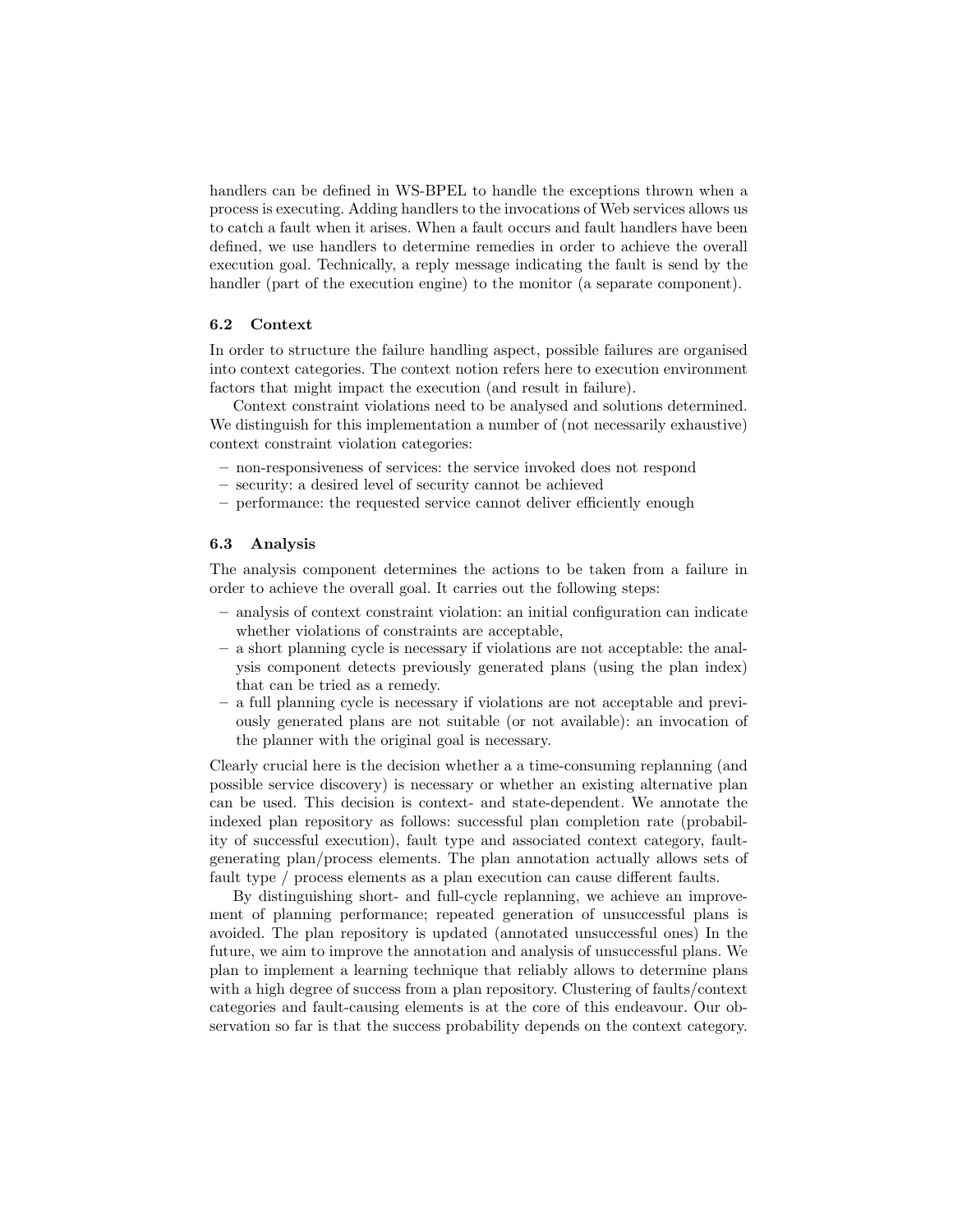#### 6.4 Implementation

Our WS-BPEL process has a number of fault handlers defined – corresponding to the context categories under consideration. In the case of an inaccessible service for instance, an error will occur. At this point the fault handlers take over. An automatic reply is sent to the monitor. If this message is a fault message and it indicates a non-responsive service the analysis component is called. It knows the plans that have already been produced and which of those have been (unsuccessfully) executed. It takes the next plan from the AI planner.

## 7 Discussion and Related Work

The solution that we implemented through our prototype indicates that an autonomic composition approach is feasible. Some concerns have, however, arisen.

A challenge that we encountered was the correctness of the conversion of a Web service composition plan into an actual working service process. Plans are abstract instructions, whereas WS-BPEL is executable process language with binding and deployment information. Information gathered, interpreted and converted to the correct format. This would include creating the WSDL files (from an OWL file) and extracting the data from these files to define a process that complies with the plan specification.

We have already discussed that performance is crucial and that we have provided a solution that targets plan reuse without replanning whenever possible. Improvements in this respects are, however, still possible. We mentioned an intelligent, context-dependent plan selection feature as a promising direction. We have focussed on communications-specific fault categories in our context definition. A range of other context aspects such as language, semantic context, a full range of quality criteria, etc. can be considered.

Many planning tools have been integrated into autonomic composition architectures. In [6], Golog is used as the planning component. In [7], with SHOP2 the same planner that we used is proposed based on OWL-S semantic Web service descriptions. [9] applied planning using a model checking approach. The plan generation is done by exploring the state space of the semantic model. In a recent hybrid AI planner [3], different planning techniques are combined. The major focus of these activities is discovery and service composition. However, they are lack fault-tolerance, which in distributed service infrastructures is a necessity for reliable implementations.

Many researches are looking into self-healing mechanisms [4] for service composition to achieve dependable systems. The self-healing approach focuses on monitoring and recovery activities for overcoming faulty behaviours of service oriented system. In [2], a self-healing composition strategy is defined, which includes assertion-based monitoring, event-based monitoring, history-based monitoring, recovery through a retry-failure service, recovery through a substitutefailure service, and recovery by restructuring plans. [11] presents an enhanced BPEL engine for self-healing. The engine is extended by planning, monitoring,